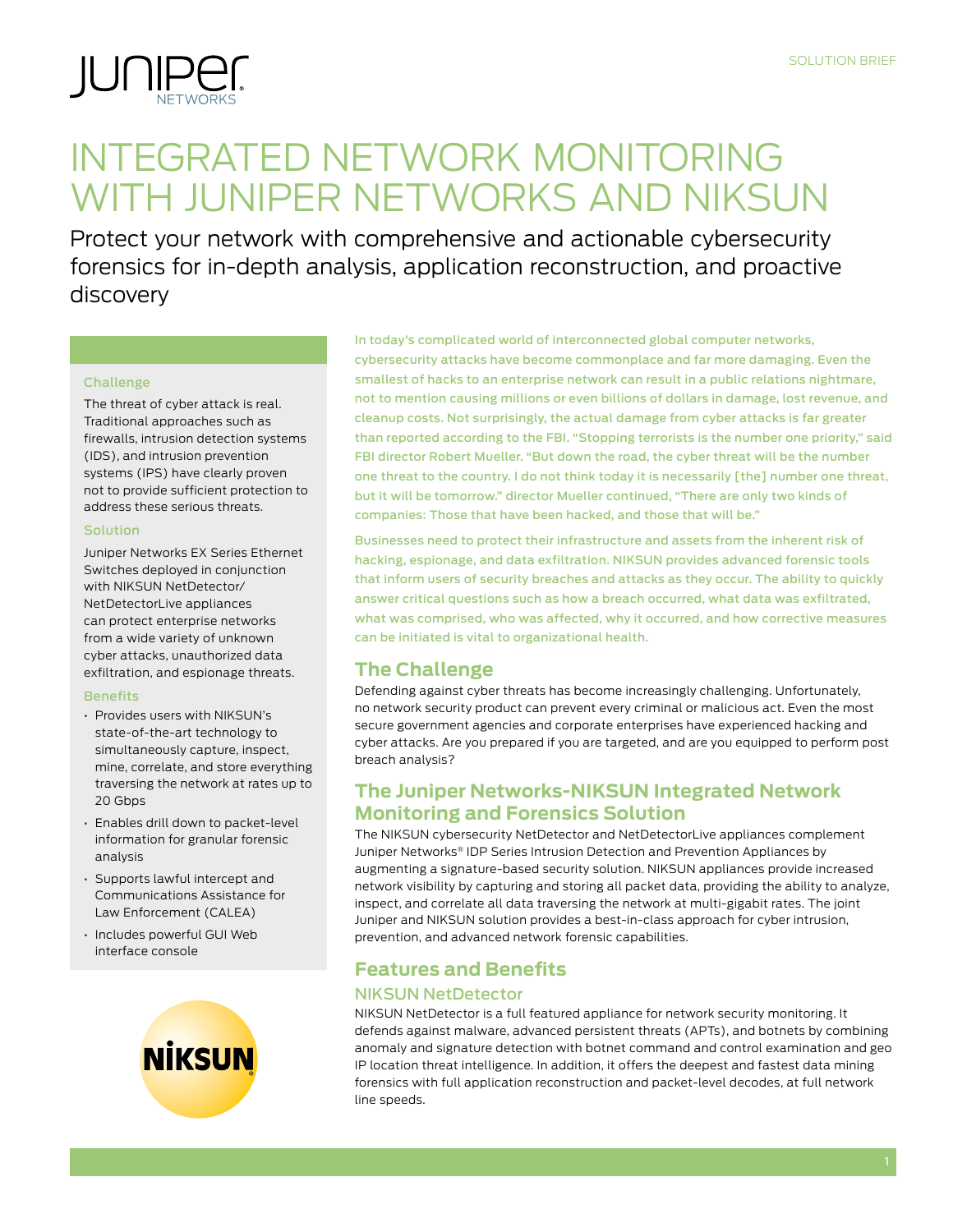Its unique passive approach makes it the ultimate compliment to any existing traditional security architecture such as firewalls, IPS, and IDS. NIKSUN makes sure that you are prepared to know what is happening on your network, if a loss or hack has occurred, and that you have the effective tools for post breach analysis.

### NIKSUN NetDetectorLive

NIKSUN NetDetectorLive is designed to provide real-time surveillance over IP networks. Similar to NetDetector, it has the capability to monitor all data flowing across the network and also inspects content, providing visibility and control over how vulnerabilities are exploited or how sensitive/confidential information is being breached. NetDetectorLive creates rich metadata on the fly on all content for easy search and inspection, from minutes to years after an event. The special metadata, along with content categorization, allows for superfast search and reconstruction of events, monitoring the contents of events, as well as accurate and simplified analysis into the complete activity of criminal or subversive organizations.

## NIKSUN NetOmni

The NIKSUN NetOmni Alpine provides real-time network-wide data aggregation, analytics, and reporting. Through a single console integrated with NIKSUN appliances throughout the enterprise, it consolidates IDS, forensics, packet capture, flow and SNMP analysis, VoIP monitoring, and other capabilities into a single, unified platform, reducing the IT footprint.

## Juniper Networks EX Series Ethernet Switches

EX Series switches enable businesses to deploy a highperformance network infrastructure based on three key tenets: operational simplicity, carrier-class reliability, and integration and consolidation. Working together, these attributes enable the EX Series to deliver ubiquitous access to strategic business assets, reduce network downtime, and enhance overall security to shared access across the extended enterprise.

The EX Series switches provide an open platform for innovation through a modular code base and single release train that enables management partners such as NIKSUN to quickly and efficiently establish interoperability with Juniper solutions.

# **Summary—NIKSUN and Juniper Join Forces to Make Integrated Network Monitoring and Forensics a Reality**

EX Series Ethernet Switches enable NIKSUN NetDetector and NetOmni customers to rapidly deploy and manage a secure switching infrastructure with ease, reducing risk posture while protecting existing investments in their security management platform.

## Next Steps

For further information, a product demonstration, or proof of concept (POC) request, please e-mail us at info@niksun.com or call 609-936-9999.

For more information about Juniper Networks EX Series switches, please visit [www.juniper.net/us/en/products-services/switching]( www.juniper.net/us/en/products-services/switching).

# **About NIKSUN**

NIKSUN is the recognized worldwide leader in making the unknown known. NIKSUN's award-winning appliances deliver unprecedented flexibility and packet capture power. The company's real-time analysis and recording technology is the industry's most comprehensive solution for secure and reliable network infrastructure and services. NIKSUN's solutions are deployed with more than 1,000 enterprise customers, including Fortune 500 firms in over 30 countries spanning large multinational companies, governments and intelligence agencies, service providers, and financial services companies. For more information, visit our website at www.niksun.com.

Best-in-Class Approach for Cyber Intrusion, Prevention and Advanced Network Forensic Capabilities



Figure 1. NIKSUN and Juniper Networks joint network monitoring and forensics solution